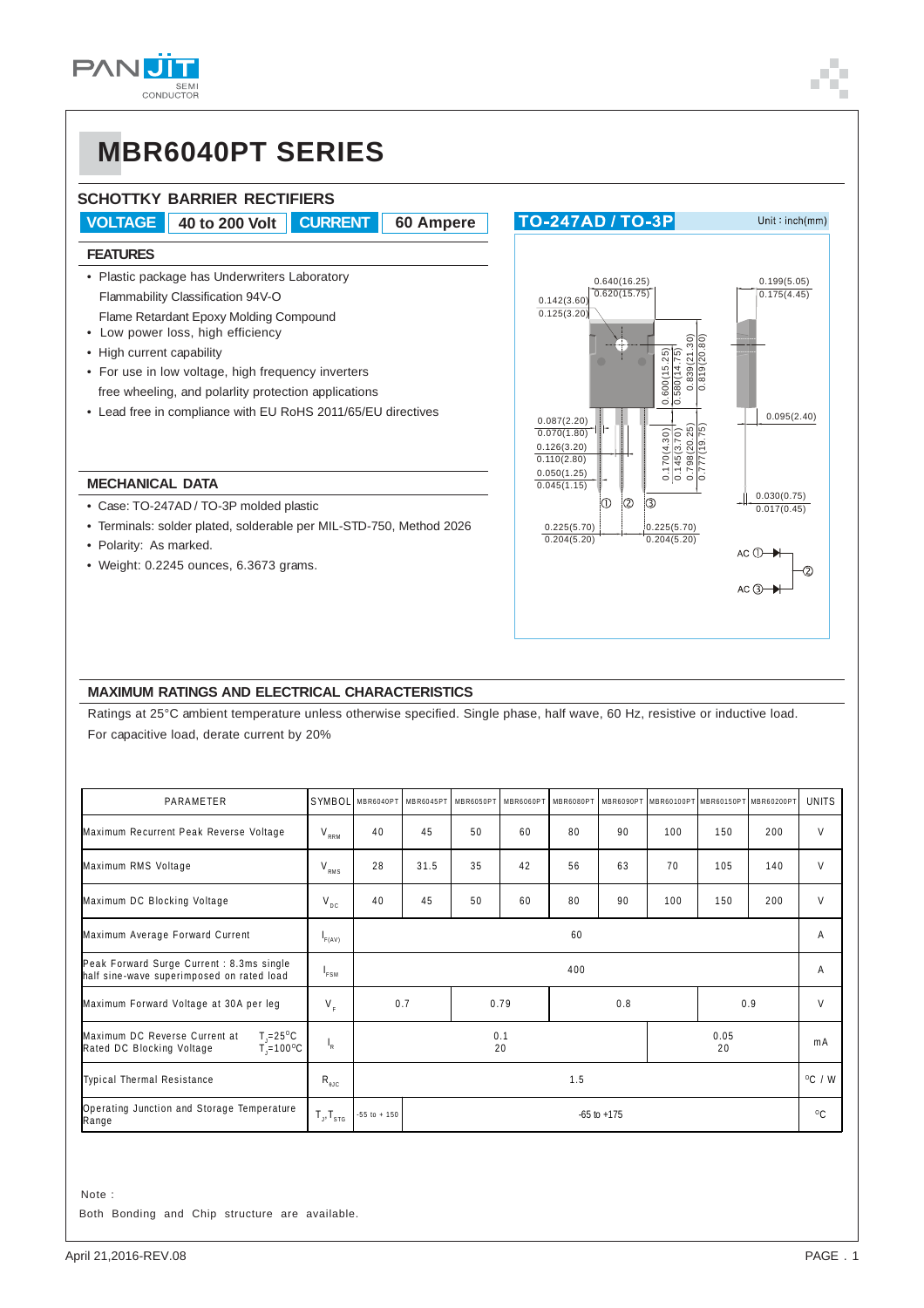

## **MBR6040PT SERIES**

### **RATING AND CHARACTERISTIC CURVES**

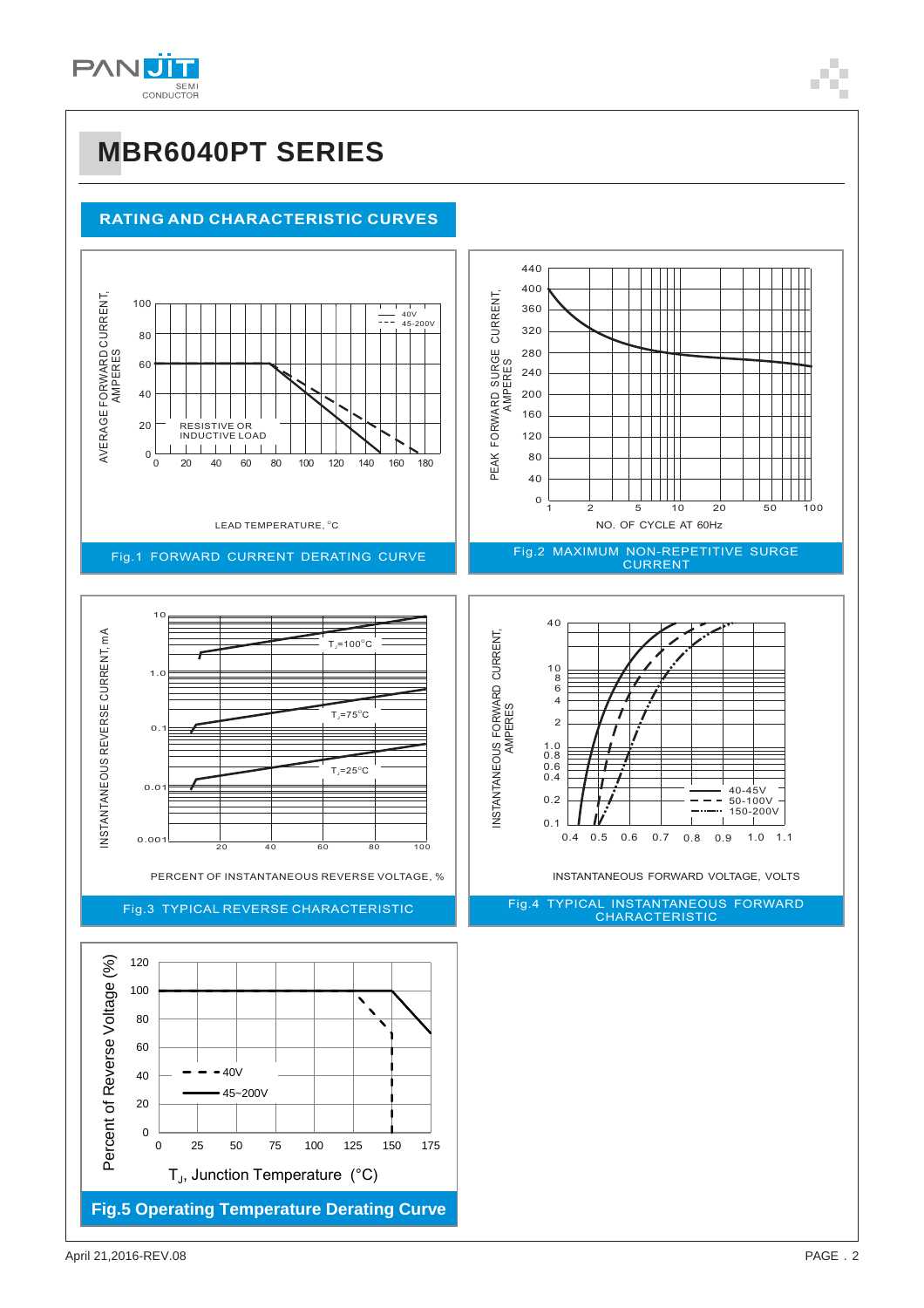

| ,我们也不会有什么。""我们的人,我们也不会有什么?""我们的人,我们也不会有什么?""我们的人,我们也不会有什么?""我们的人,我们也不会有什么?""我们的人 |  | ___ |
|----------------------------------------------------------------------------------|--|-----|

### **Part No\_packing code\_Version**

**MBR6040PT SERIES**

MBR6040PT\_T0\_00001 MBR6040PT\_T0\_10001

## **For example :**

**RB500V-40\_R2\_00001**

**Part No.**

- **Serial number Version code means HF**
	- **Packing size code means 13"**
	- **Packing type means T/R** ò

| <b>Packing Code XX</b>                         |                      |                                            |                | <b>Version Code XXXXX</b>                            |          |                                       |  |
|------------------------------------------------|----------------------|--------------------------------------------|----------------|------------------------------------------------------|----------|---------------------------------------|--|
| <b>Packing type</b>                            | 1 <sup>st</sup> Code | <b>Packing size code</b>                   |                | 2 <sup>nd</sup> Code HF or RoHS 1 <sup>st</sup> Code |          | 2 <sup>nd</sup> ~5 <sup>th</sup> Code |  |
| <b>Tape and Ammunition Box</b><br>(T/B)        | A                    | N/A                                        | 0              | <b>HF</b>                                            | $\bf{0}$ | serial number                         |  |
| <b>Tape and Reel</b><br>(T/R)                  | R                    | 7"                                         |                | <b>RoHS</b>                                          | 1        | serial number                         |  |
| <b>Bulk Packing</b><br>(B/P)                   | В                    | 13"                                        | $\overline{2}$ |                                                      |          |                                       |  |
| <b>Tube Packing</b><br>(T/P)                   |                      | 26 <sub>mm</sub>                           | $\mathbf x$    |                                                      |          |                                       |  |
| <b>Tape and Reel (Right Oriented)</b><br>(TRR) | S                    | 52 <sub>mm</sub>                           | Υ              |                                                      |          |                                       |  |
| <b>Tape and Reel (Left Oriented)</b><br>(TRL)  |                      | <b>PANASERT T/B CATHODE UP</b><br>(PBCU)   | U              |                                                      |          |                                       |  |
| <b>FORMING</b>                                 | F                    | <b>PANASERT T/B CATHODE DOWN</b><br>(PBCD) | Đ              |                                                      |          |                                       |  |